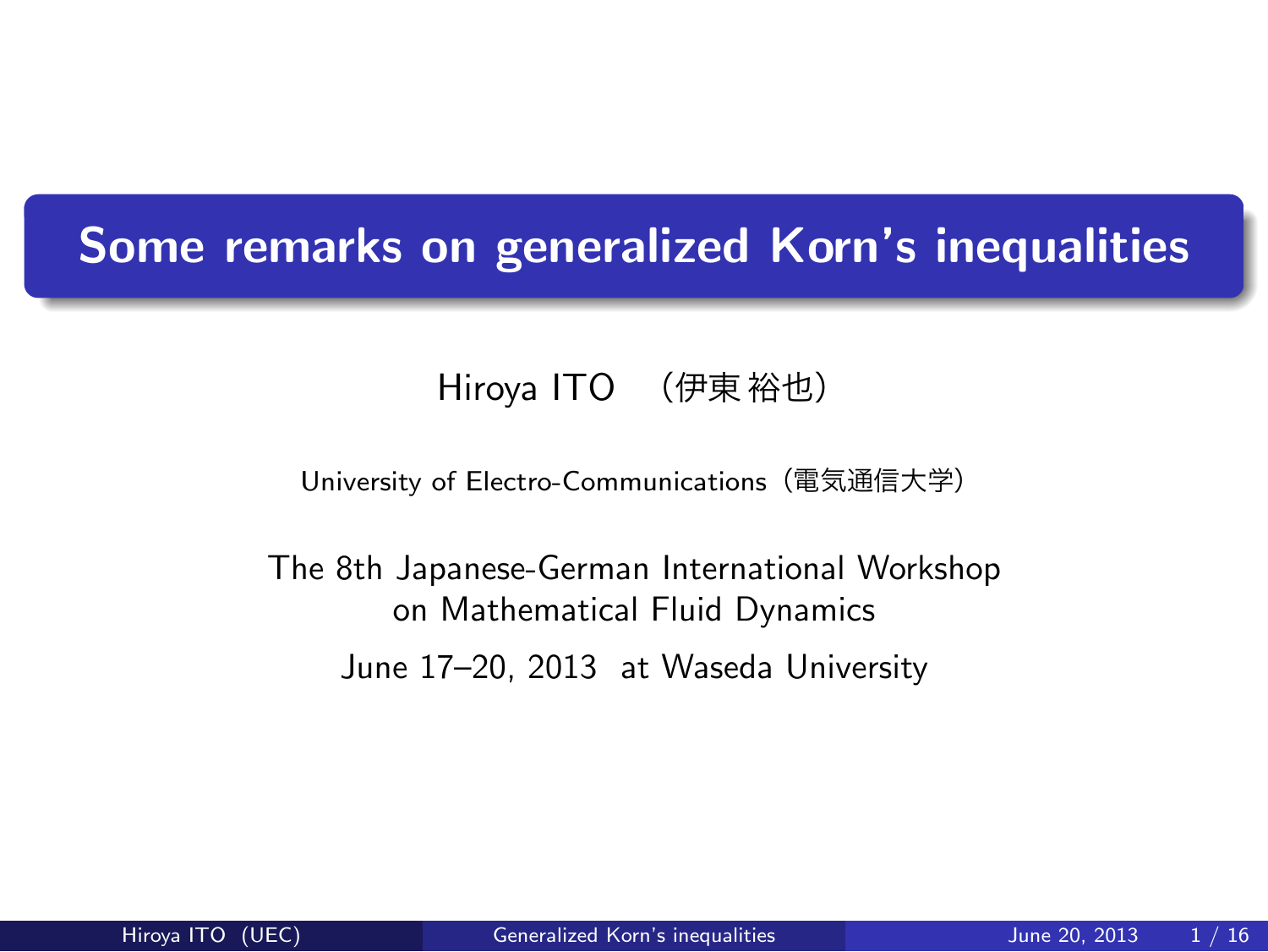## **INTRODUCTION (Korn's Inequality)**

 $\Omega \subset \mathbb{R}^n:$  bounded Lipschitz domain,  $\|\cdot\| := \|\cdot\|_{L^2(\Omega)}$  $\varepsilon(\boldsymbol{u}):=\big(\varepsilon_{ij}(\boldsymbol{u})\big),~\varepsilon_{ij}(\boldsymbol{u}):=\frac{1}{2}$  $\frac{1}{2}(\partial_j u_i + \partial_i u_j)$  for  $u = (u_i) \in H^1(\Omega)$ 

**Korn's Inequality**

$$
\|\varepsilon(\mathbf{u})\|^2 + \|\mathbf{u}\|^2 \geq \mathbb{E}C \|\nabla \mathbf{u}\|^2 \qquad \forall \mathbf{u} \in \mathbf{H}^1(\Omega) := H^1(\Omega; \mathbb{C}^n)
$$

For  $\boldsymbol{u}\in \boldsymbol{L}^2(\Omega)$  (even for  $\boldsymbol{u}\in \boldsymbol{\mathcal{D}}'(\Omega)$ ), it holds

 $\varepsilon_{ij}(\mathbf{u}) \in L^2(\Omega)$   $(1 \leq i \leq j \leq n) \Rightarrow \partial_j u_i \in L^2(\Omega)$   $(1 \leq i, j \leq n)$ only  $\frac{1}{2}n(n+1)$  linear combinations of partial derivatives of *u n***<sup>2</sup>** partial derivatives of *u*

"This implication is *definitely unexpected* " by Ciarlet (1986)

#### Long History

Korn (1906,...), Friedrichs (1947), Gobert (1962), Nečas (1967), Duvaut-Lions (1972), Nitsche (1981), Kondrat'ev-Oleinik (1988), Horgan (1995), Ciarlet (2005,...), ......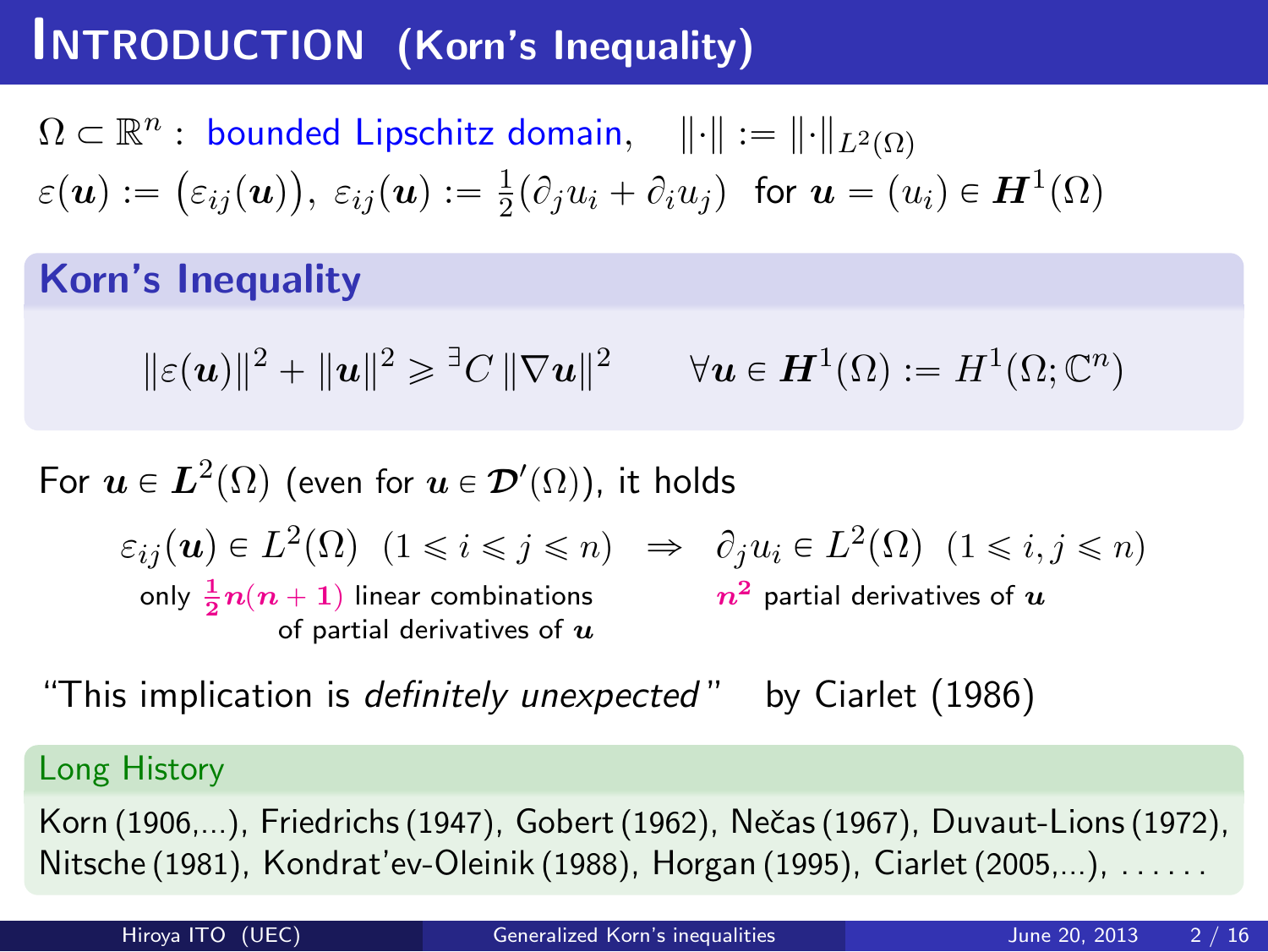# **Energy Functional**

$$
E[\mathbf{u}] = \int_{\Omega} W(\nabla \mathbf{u}) dx \quad \text{for } \mathbf{u} = (u_r) \in \mathbf{H}^1(\Omega) := H^1(\Omega; \mathbb{C}^m)
$$
  
with  $W(\nabla \mathbf{u}) = \sum_{i,j=1}^n (A^{ij} \partial_j \mathbf{u}, \partial_i \mathbf{u})_{\mathbb{C}^m}, (A^{ij})^T = A^{ji} \in M_m(\mathbb{R})$   
 $(1 \le i, j \le n)$ 

**Case of linear elasticity**  $(m = n)$ 

$$
W(\nabla \mathbf{u}) = \tilde{W}(\varepsilon(\mathbf{u})) = \sum_{i,j,k,h} a^{ijkh} \varepsilon_{kh}(\mathbf{u}) \overline{\varepsilon_{ij}(\mathbf{u})} \quad (a^{ijkh} = a^{khij} = a^{jikh})
$$

$$
= \sum_{i,j} (A^{ij} \partial_j \mathbf{u}, \partial_i \mathbf{u}) \quad \text{with} \quad A^{ij} = (a^{ikjh})_{\substack{k=1 \downarrow n \\ h=1 \to n}}
$$

**strong convexity** :

$$
\sum_{i,j,k,h} a^{ijkh} s_{kh} s_{ij} \geq \mathbb{I}_{c_0} \sum_{i,j} s_{ij}^2 \quad \forall (s_{ij}) : \text{real sym.} \quad \Rightarrow \quad E[\mathbf{u}] \geq c_0 \|\varepsilon(\mathbf{u})\|^2
$$

## **isotropic elasticity** :

$$
A^{ij} = \lambda \, \mathbf{e}_i \otimes \mathbf{e}_j + \mu(\mathbf{e}_j \otimes \mathbf{e}_i + I_n), \ \ E[\mathbf{u}] = \lambda \|\mathrm{tr}\,\varepsilon(\mathbf{u})\|^2 + 2\mu \|\varepsilon(\mathbf{u})\|^2
$$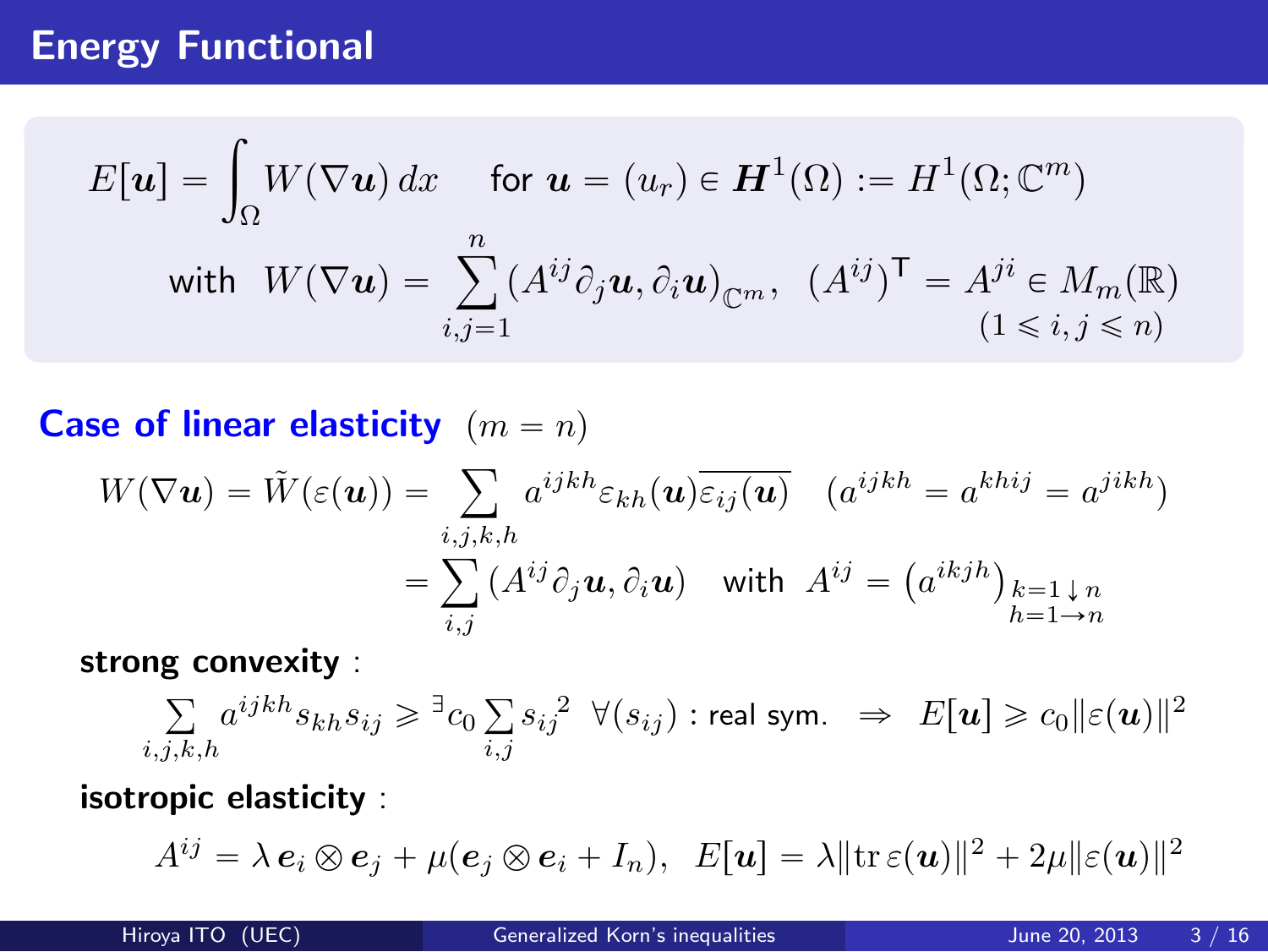# **Variety of Coerciveness**

$$
E[\mathbf{u}] = \int_{\Omega} \left( -\sum_{i,j} A^{ij} \partial_i \partial_j \mathbf{u}, \mathbf{u} \right) dx + \int_{\partial \Omega} \left( \sum_{i,j} \nu_i(x) A^{ij} \partial_j \mathbf{u}, \mathbf{u} \right) dS
$$
  
\n
$$
E[\mathbf{u}] \longleftrightarrow \text{Neumann-type B.V.P. } \{\mathcal{L}, \mathcal{N}\}
$$
  
\n
$$
\text{Orrically elliptic} \qquad E[\mathbf{u}] \geq \exists c_1 ||\nabla \mathbf{u}||^2 \qquad \forall \mathbf{u} \in \mathbf{H}_0^1(\Omega)
$$
  
\n
$$
\text{Corrive} \qquad E[\mathbf{u}] + \exists c_0 ||\mathbf{u}||^2 \geq \exists c_1 ||\nabla \mathbf{u}||^2 \qquad \forall \mathbf{u} \in \mathbf{H}^1(\Omega)
$$
  
\n
$$
\text{Corrly per ineq. } \qquad \boxed{E[\mathbf{u}] + \forall c_0 ||\mathbf{u}||^2 \geq \exists c_1 ||\nabla \mathbf{u}||^2 \qquad \forall \mathbf{u} \in \mathbf{H}^1(\Omega)}
$$
  
\n
$$
\text{Fromely coercive} \qquad E[\mathbf{u}] \geq \exists c_1 ||\nabla \mathbf{u}||^2 \qquad \forall \mathbf{u} \in \mathbf{H}^1(\Omega)
$$
  
\n
$$
\text{REMARK} \qquad \text{Generally, } \text{or} \qquad \exists c_1 c_2 \in \mathbf{H}^1(\Omega)
$$
  
\n
$$
\text{REMARK} \qquad \text{Generally, } \text{or} \qquad \exists c_2 c_1 c_2 \in \mathbf{H}^1(\Omega) \qquad \forall \mathbf{u} \in \mathbf{H}^1(\Omega)
$$
  
\n
$$
\text{Generally, } \text{or} \qquad \exists c_1 c_2 \in \mathbf{H}^1(\Omega) \qquad \forall \mathbf{u} \in \mathbf{H}^1(\Omega)
$$
  
\n
$$
\text{Generally, } \text{or} \qquad \exists c_1 c_2 \in \mathbf{H}^1(\Omega) \qquad \forall \mathbf{u} \in \mathbf{H}^1(\Omega)
$$

• 
$$
\mathbb{G} \Leftrightarrow \boxed{E[\mathbf{u}] \geq 0 \& E[\mathbf{u}] + ||\mathbf{u}||^2 \geq c_1 ||\nabla \mathbf{u}||^2 \quad \forall \mathbf{u} \in \mathbf{H}^1(\Omega)}
$$
  
 $E[\mathbf{u}] \geq 0 \quad (\forall \mathbf{u}) \Leftrightarrow E[\mathbf{u}] = ||P(\partial) \mathbf{u}||^2 \quad (\exists P(\xi) : \text{homog. in } \xi \text{ of deg. 1})$ 

Hiroya ITO (UEC) Generalized Korn's inequalities June 20, 2013 4 / 16

☎ ✆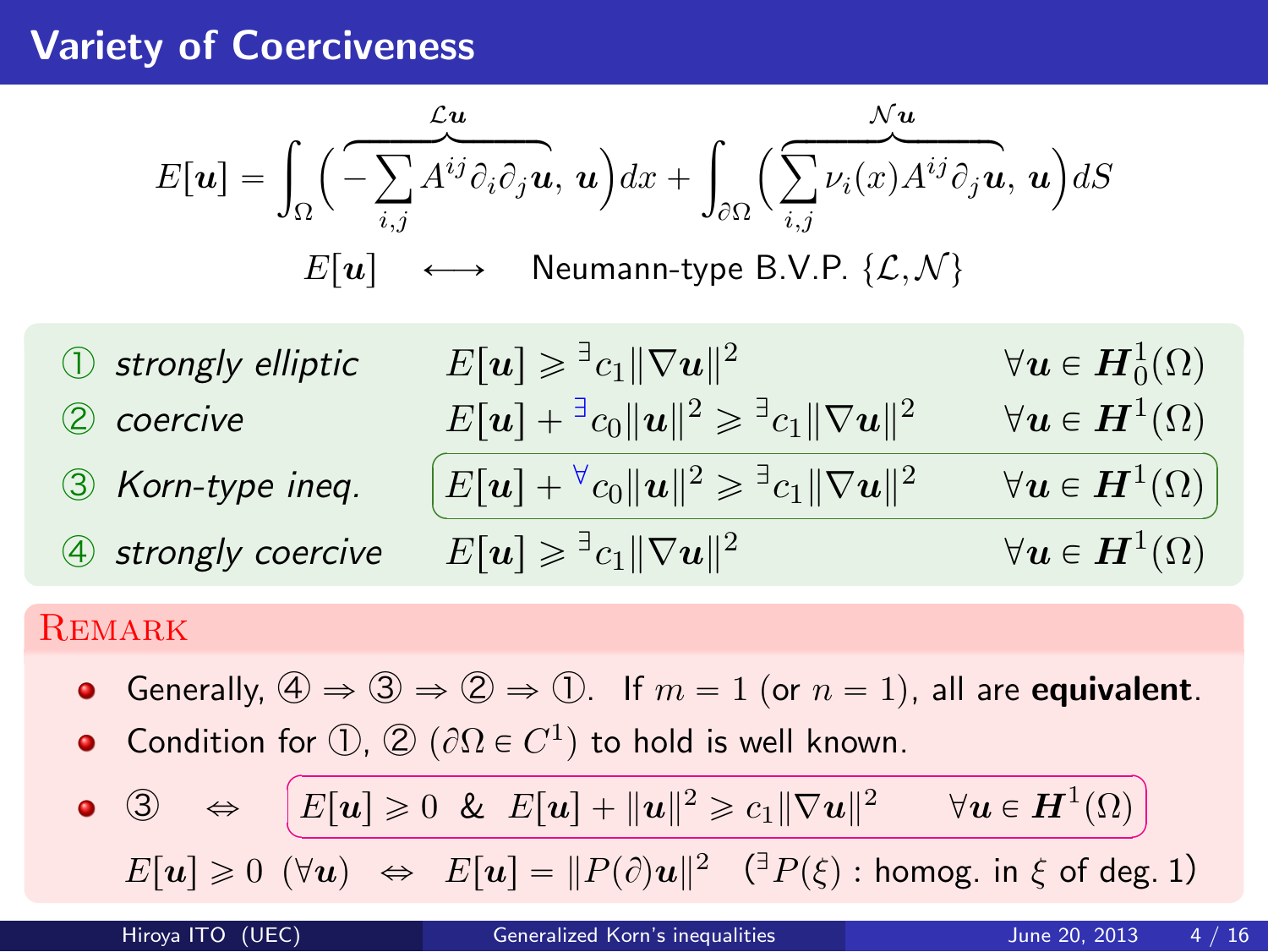# **Condition for ①, ② to Hold**

$$
L(\xi) := \sum_{i,j} A^{ij} \xi_i \xi_j, \ \ N_{\nu}(\xi) := \sqrt{-1} \sum_{i,j} A^{ij} \nu_i \xi_j, \ \ \xi = (\xi_i), \ \nu = (\nu_i) \in \mathbb{R}^n.
$$

- $\bigcirc$   $\Rightarrow$   $L(\xi) > 0$   $\forall \xi \in \mathbb{S}^{n-1}$  $(L(D)$  is **strongly elliptic**)
- When  $L(D)$  is strongly elliptic, let  $Z_{\nu}(\eta)(\eta \perp \nu)$ be the symbol of **Dirichlet-Neumann map** for B.V.P.  $\{L(D), N_{\nu}(D)\}$  on  $\Omega_{\nu} = \{x \mid x \cdot \nu < 0\}$



If  $\partial \Omega \in C^1$ ,

$$
\begin{aligned}\n\textcircled{2} &\iff L(\xi) > O \ \forall \xi \in \mathbb{S}^{n-1}, \ Z_{\nu}(\eta) > O \ \forall \nu, \eta \in \mathbb{S}^{n-1} \text{ with } \eta \perp \nu \\
L(D): \text{strongly elliptic} \ \{L(D), N_{\nu}(D)\} : \text{strongly complementing} \\
&\quad \left(\Leftrightarrow E[\mathbf{u}] \geq \sqrt[3]{C_{\nu}} \|\nabla \mathbf{u}\|^2 \quad \forall \mathbf{u} \in \mathbf{H}^1(\Omega_{\nu}), \ \forall \nu \in \mathbb{S}^{n-1}\right)\n\end{aligned}
$$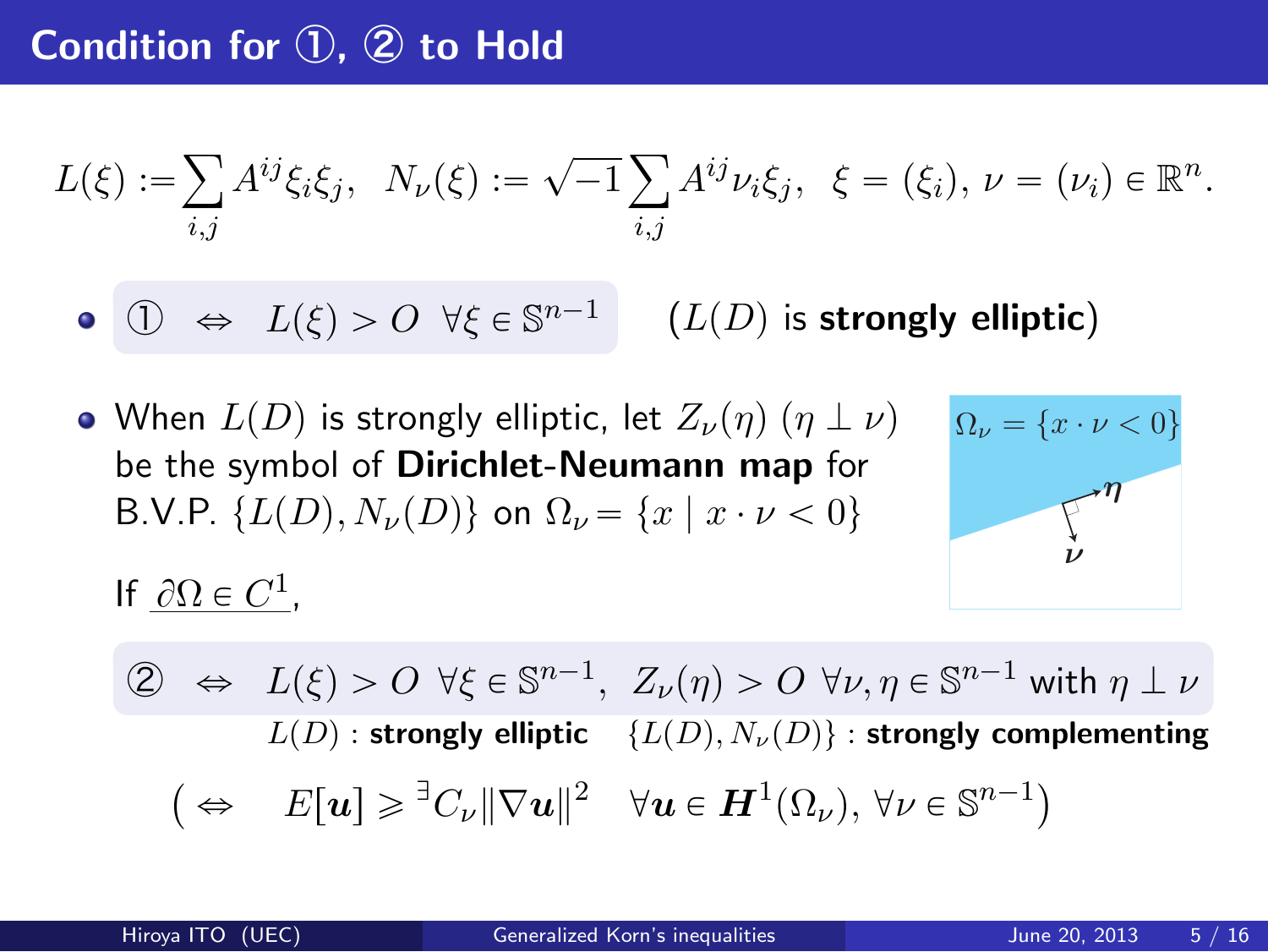# **Example (isotropic elasticity)**

$$
A^{ij} = \lambda e_i \otimes e_j + \mu (\delta_{ij}I + e_j \otimes e_i) \quad 1 \le i, j \le n \ ( = m \ge 2),
$$
  
\n
$$
E[\mathbf{u}] = \lambda ||\text{div } \mathbf{u}||^2 + 2\mu ||\varepsilon(\mathbf{u})||^2 \qquad (\lambda, \mu : \text{Lamé constants}).
$$
  
\n
$$
L(\xi) = \mu |\xi|^2 I + (\lambda + \mu) \xi \otimes \xi \quad \text{with eigenvalues} \quad \mu |\xi|^2, \dots, \mu |\xi|^2, (\lambda + 2\mu) |\xi|^2
$$
  
\n
$$
N_{\nu}(\xi) = \sqrt{-1} \{\lambda \nu \otimes \xi + \mu((\xi \cdot \nu)I + \xi \otimes \nu)\}
$$
  
\nThus,  $\mathbb{O} \Leftrightarrow \mu > 0 \& \lambda + 2\mu > 0$   
\nUnder this condition,  
\n
$$
Z_{\nu}(\eta) = \mu \left\{ I + \frac{\lambda + \mu}{\lambda + 3\mu} \left( \frac{\eta}{|\eta|} \otimes \frac{\eta}{|\eta|} + \frac{\nu}{|\nu|} \otimes \frac{\nu}{|\nu|} \right) + \sqrt{-1} \frac{2\mu}{\lambda + 3\mu} \frac{\eta}{|\eta|} \wedge \frac{\nu}{|\nu|} \right\} |\eta| |\nu| \right\}
$$
  
\nwith eigenvalues  $\mu |\eta| |\nu|, \dots, \mu |\eta| |\nu|, 2\mu |\eta| |\nu|, \frac{2\mu(\lambda + \mu)}{\lambda + 3\mu} |\eta| |\nu|$   
\nHence,  $\mathbb{Q} \Leftrightarrow \mu > 0 \& \lambda + \mu > 0$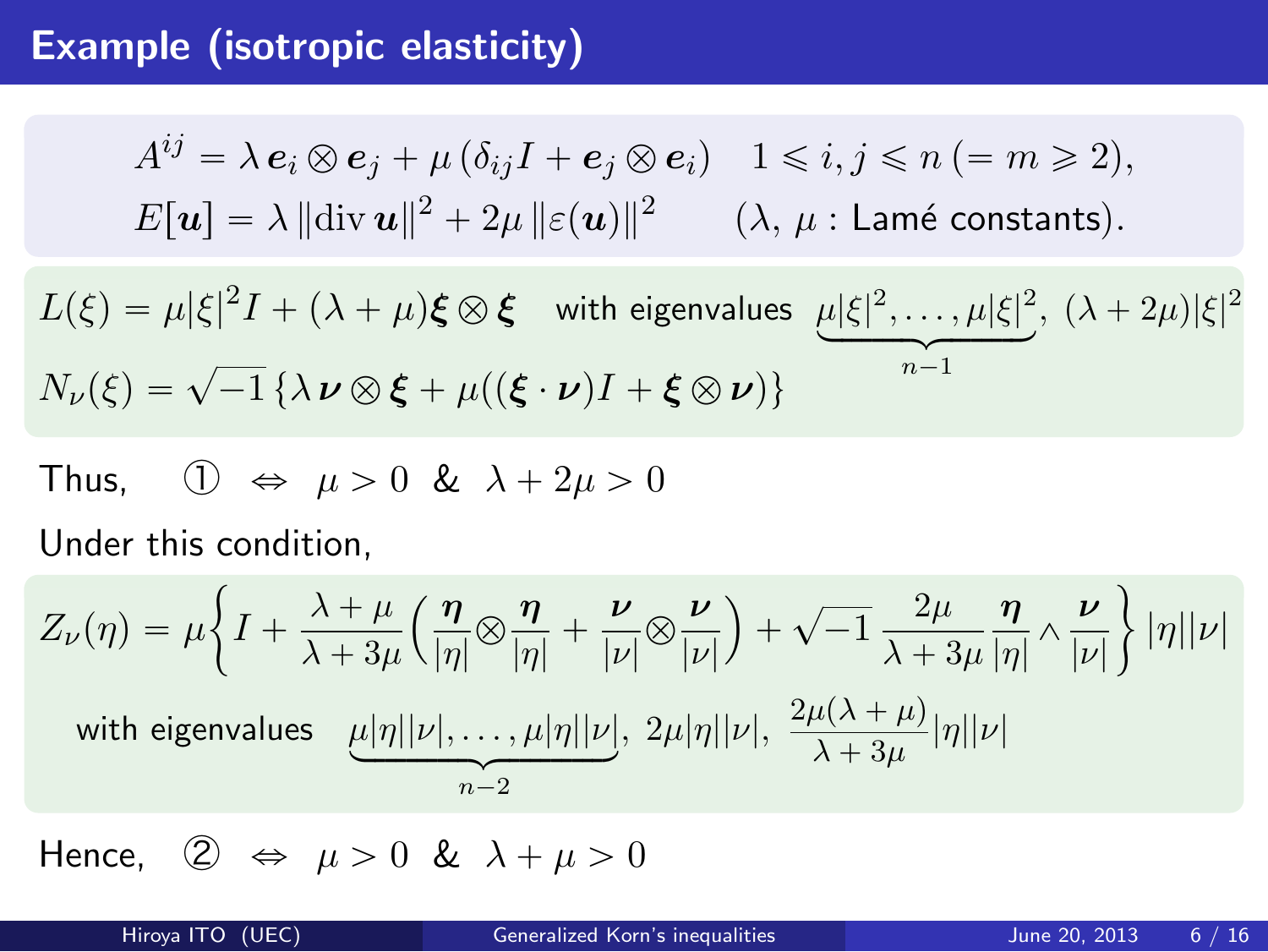# **Nonnegative Energy**

$$
\begin{aligned}\n(E[\mathbf{u}] \geq 0) & \Leftrightarrow \sum_{i,j=1}^{n} A^{ij} \zeta_j \cdot \zeta_i \geq 0 \quad \forall Z = (\zeta_1 \cdots \zeta_n) \in M_{m,n}(\mathbb{R}) \\
\forall \mathbf{u} \in \mathbf{H}^1(\Omega) & \Leftrightarrow \sum_{i,j=1}^{n} A^{ij} \zeta_j \cdot \zeta_i \geq 0 \quad \forall Z = (\zeta_1 \cdots \zeta_n) \in M_{m,n}(\mathbb{R}) \\
\sum_{\ell=1}^{L_1} \left( \sum_{r=1}^{m} \sum_{i=1}^{n} \mathbb{I}_{a_{\ell r}^i}^2 \zeta_{ri} \right)^2 & (L_1: \text{ positive index of the form}) \\
A^{ij} & = \left( \sum_{\ell=1}^{L_1} a_{\ell r}^i a_{\ell s}^j \right)_{r=1 \downarrow m} \\
E[\mathbf{u}] = \sum_{\ell=1}^{L_1} \left\| \sum_{r=1}^{m} \sum_{i=1}^{n} a_{\ell r}^i \partial_i u_r \right\|^2 = \sum_{\ell=1}^{L_1} \left\| \sum_{r=1}^{m} p_{\ell r}(\partial) u_r \right\|^2 = \|P(\partial) \mathbf{u}\|^2, \\
p_{\ell r}(\xi) &:= \sum_{i=1}^{n} a_{\ell r}^i \xi_i, \quad P(\xi) := \left( p_{\ell r}(\xi) \right)_{\ell=1 \downarrow L_1} \\
\text{determined uniquely} \\
\text{and} \quad \text{and} \quad \text{and} \quad \text{and} \quad \text{and} \quad \text{and} \quad \text{and} \quad \text{and} \quad \text{and} \quad \text{and} \quad \text{and} \quad \text{and} \quad \text{and} \quad \text{and} \quad \text{and} \quad \text{and} \quad \text{and} \quad \text{and} \quad \text{and} \quad \text{and} \quad \text{and} \quad \text{and} \quad \text{and} \quad \text{and} \quad \text{and} \quad \text{and} \quad \text{and} \quad \text{and} \quad \text{and} \quad \text{and} \quad \text{and} \quad \text{and} \quad \text{and} \quad \text{and} \quad \text{and} \quad \text{and} \quad \
$$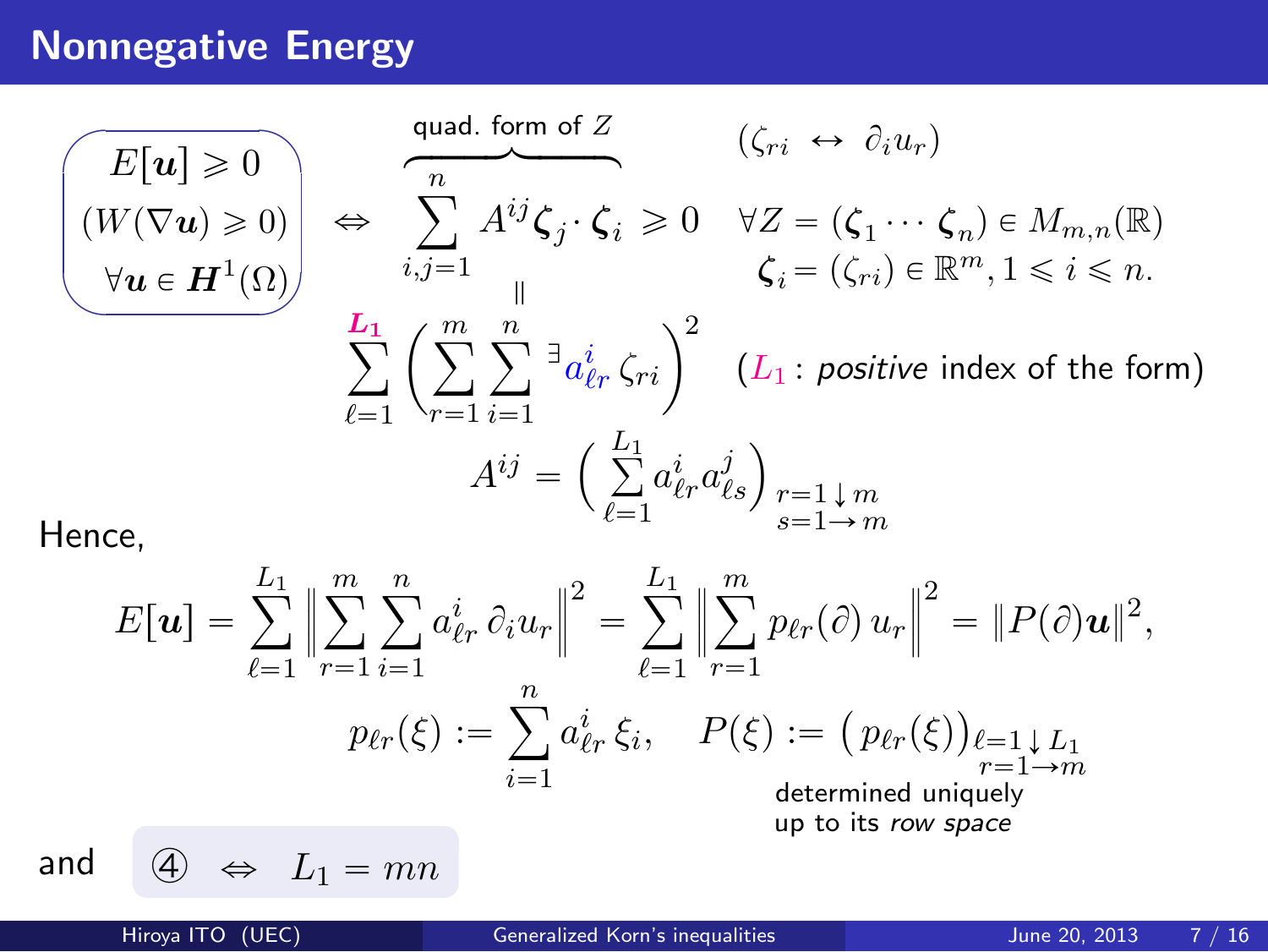# **PROBLEM (Generalized Korn's Inequality)**

We consider inequality ③ for

$$
E[\mathbf{u}] \equiv ||P(\partial)\mathbf{u}||^2 = \sum_{\ell=1}^L \Big\| \sum_{r=1}^m p_{\ell r}(\partial) u_r \Big\|^2 \qquad \text{(Remark: } L_1 \leq L\text{)}
$$
  

$$
P(\xi) = \begin{pmatrix} p_{11}(\xi) & p_{12}(\xi) & \cdots & p_{1m}(\xi) \\ p_{21}(\xi) & p_{22}(\xi) & \cdots & p_{2m}(\xi) \\ \vdots & \vdots & & \vdots \\ p_{L1}(\xi) & p_{L2}(\xi) & \cdots & p_{Lm}(\xi) \end{pmatrix}, \quad p_{\ell r}(\xi) = \sum_{i=1}^n a_{\ell r}^i \xi_i.
$$

**Generalized Korn's inequality**

$$
\textbf{(K)} \qquad \|P(\partial)u\|^2 + \|u\|^2 \geqslant \exists C \|\nabla u\|^2 \qquad \forall u \in H^1(\Omega) = H^1(\Omega; \mathbb{C}^m)
$$

## **Our Problems**

- **1** Find a necessary and easy to check sufficient condition of  $P(\xi)$  for  $(\mathsf{K})$  to hold.
- **2** Given  $m$  and  $n$ , find the *minimum* of  $L$  over all  $P(\xi)$  for which  $(K)$ holds. Hiroya ITO (UEC) Generalized Korn's inequalities June 20, 2013 8 / 16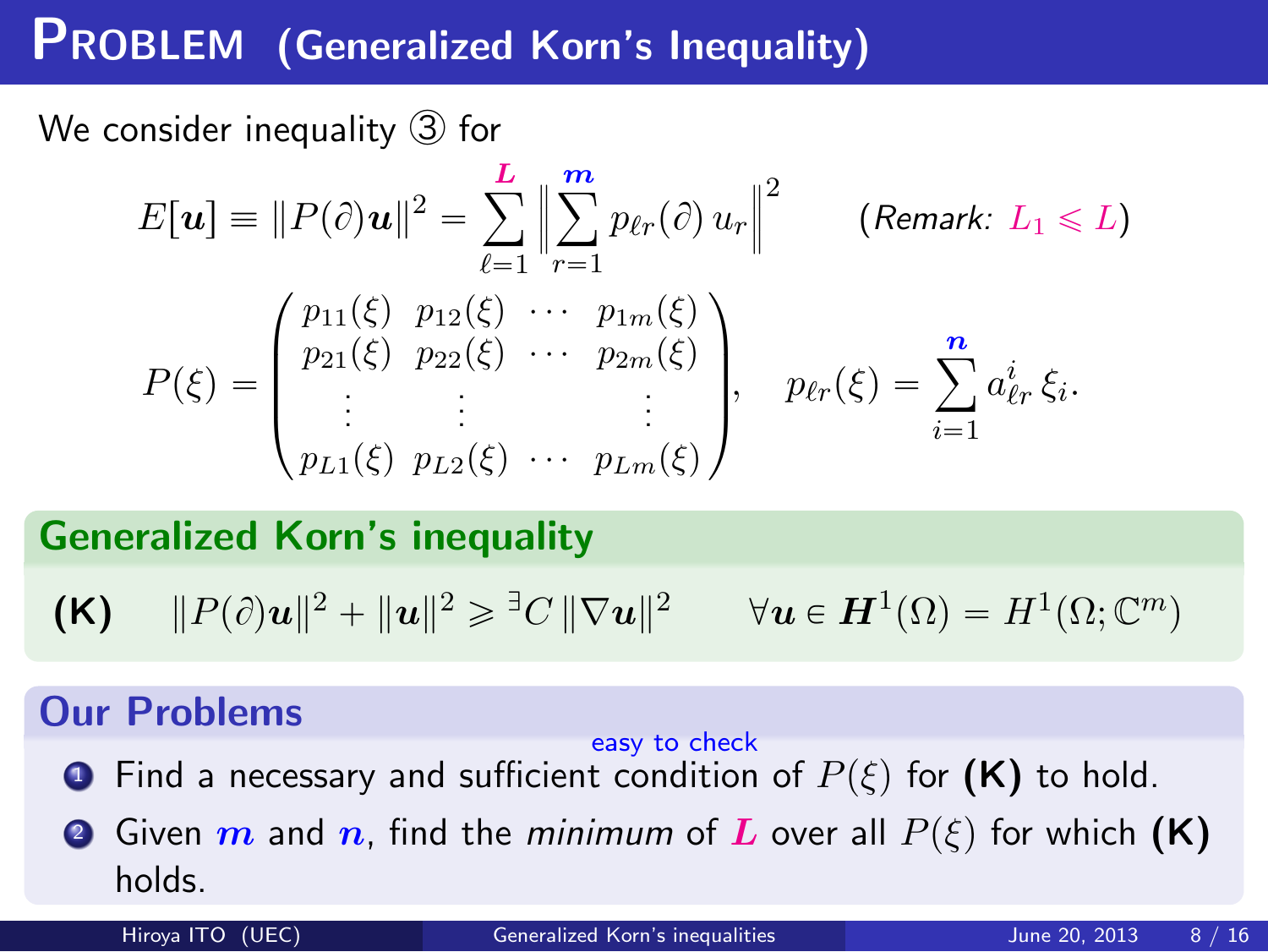### **Main Results**

#### **THEOREM**

Each of the following is necessary and sufficient for  $(K)$  to hold.

- $\Box$  rank  $P(\xi) = m \quad \forall \xi \in \mathbb{C}^n \setminus \{0\}.$
- $[2]$   $\exists k \in \mathbb{N}:$   $\forall |\alpha| = k \ (\alpha \in \mathbb{N}_0^n)$   $\exists Q_{\alpha}(\xi)$  (homog. of deg.  $k-1$ ) s.t.

$$
Q_{\alpha}(\xi) \underbrace{P(\xi)}_{n \times L} = \xi^{\alpha} I_m.
$$

- $\boxed{3}$   $\mathcal{N}_P := \{\bm{u} \in \bm{H}^1_{\mathsf{loc}}(\mathbb{R}^n) \mid P(\partial)\bm{u} = \bm{0}\}$  is finite dimensional.
- **4** All  $m \times m$  minors of  $P(\xi)$  spans the space of homogeneous polynomials of *ξ* of degree *m*.

#### **REMARK**

- $\bullet$   $\Box$ ,  $\Box$   $(\Box)$  are already known to be necessary and sufficient (Nečas (1967))
- $\bullet$   $\overline{4}$  is a new condition, which has some advantages over the others.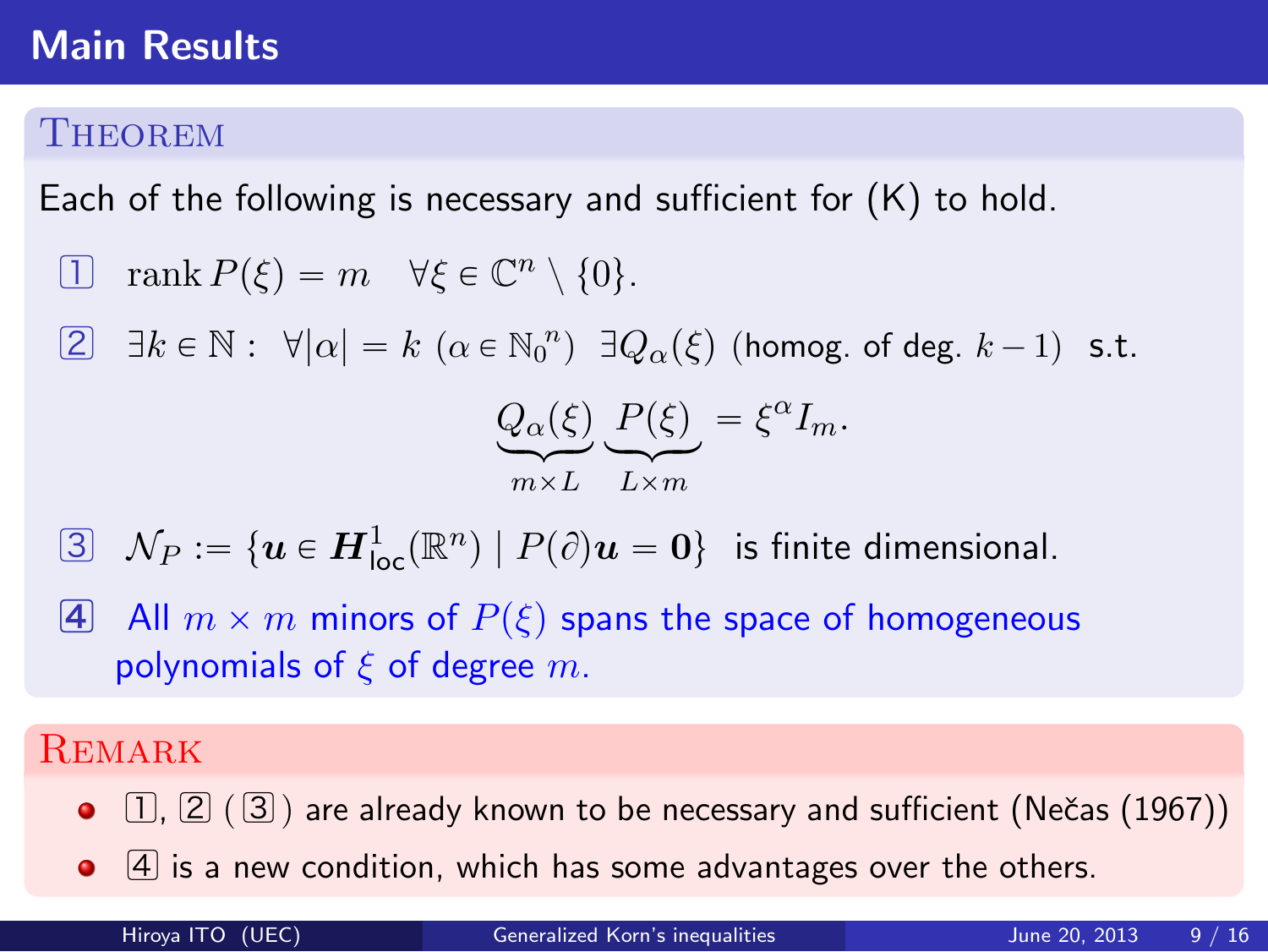## **Outline of Proof**

- 1 rank  $P(\xi) = m \ \forall \xi \neq 0$
- $\downarrow$  **Hilbert's Nullstellensatz**  $\cdots$  less information about *k* and  $Q_{\alpha}(\xi)$
- $2 \exists k \in \mathbb{N} : (\forall |\alpha| = k \exists Q_{\alpha}(\xi) : Q_{\alpha}(\xi)P(\xi) = \xi^{\alpha}I$
- ó Lions's lemma (or Sobolev's representation formula & sing. integral)
- $(K)$   $||P(\partial)u||^2 + ||u||^2 \geq ||\nabla u||^2 \quad \forall u \in H^1(\Omega)$

#### **Lions's Lemma**

 $\forall u \in H^{-1}(\Omega), \nabla u \in H^{-1}(\Omega)$ " implies  $u \in L^2(\Omega)$  and  $||u||_{L^2} \leq C(||u||_{H^{-1}} + ||\nabla u||_{H^{-1}}).$ 

Accordingly, for any  $p \in \mathbb{N}_0$  and  $q \in \mathbb{N}$ ,

$$
||u||_{H^{-p}} \leqslant C \sum_{|\alpha| \leqslant q} ||\partial^\alpha u||_{H^{-p-q}}.
$$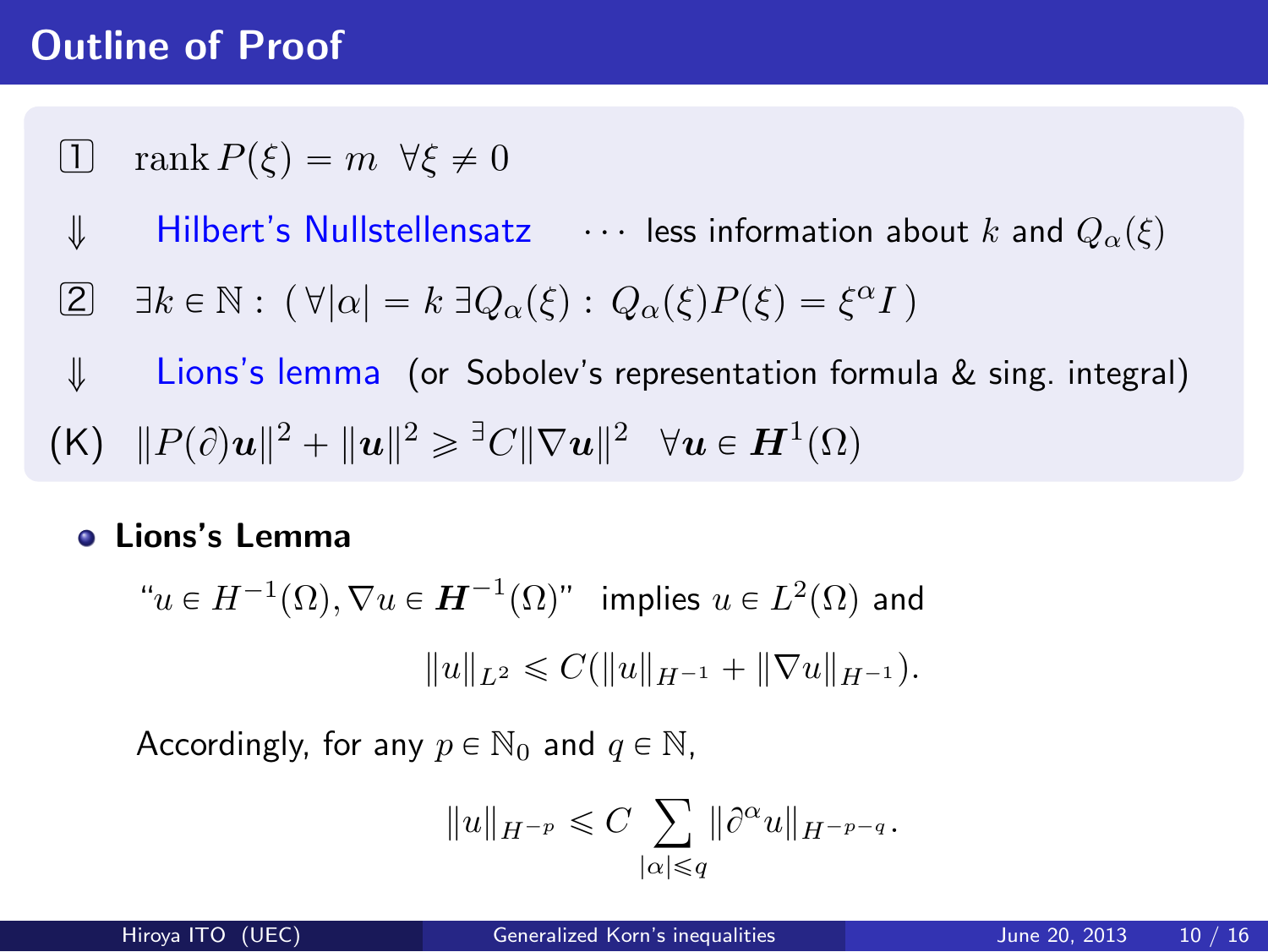## **Outline of Proof (continued)**

| $\neg$ [1] $\exists \xi_0 : \text{rank } P(\xi_0) < m$                                                                       | • If $a \neq 0$ solves $P(\xi_0)a = 0$ ,                               |
|------------------------------------------------------------------------------------------------------------------------------|------------------------------------------------------------------------|
| ⇓<br>constructive                                                                                                            | $u(x) = \text{Re}(e^{\lambda \xi_0 \cdot x} a)$                        |
| $\dim \mathcal{N}_P = \infty$<br>$\neg 3$                                                                                    | belongs to $\mathcal{N}_P$ for all $\lambda \in \mathbb{R}$ .          |
| fundamental<br>⇓                                                                                                             | • If $(K)$ holds, then                                                 |
| $\neg(K)$                                                                                                                    | $  u  ^2 \geqslant C  \nabla u  ^2 \quad \forall u \in \mathcal{N}_P.$ |
| $\left( \mathrm{T}\right)$<br><b>Eagon-Northcott complex</b><br>easy $\mathcal{L} \downarrow$<br>$\left[\overline{4}\right]$ |                                                                        |
| Hiroya ITO (UEC)                                                                                                             | Generalized Korn's inequalities<br>June 20, 2013<br>11 / 16            |

\n- \n
$$
f \mathbf{a} \neq \mathbf{0}
$$
\n solves\n  $P(\xi_0) \mathbf{a} = \mathbf{0},$ \n $\mathbf{u}(x) = \text{Re}(e^{\lambda \xi_0 \cdot x} \mathbf{a})$ \n belongs to\n  $\mathcal{N}_P$  for all\n  $\lambda \in \mathbb{R}.$ \n
\n- \n $|f(K)|$ \n holds, then\n  $\|\mathbf{u}\|^2 \geq C \|\nabla \mathbf{u}\|^2 \quad \forall \mathbf{u} \in \mathcal{N}_P.$ \n
\n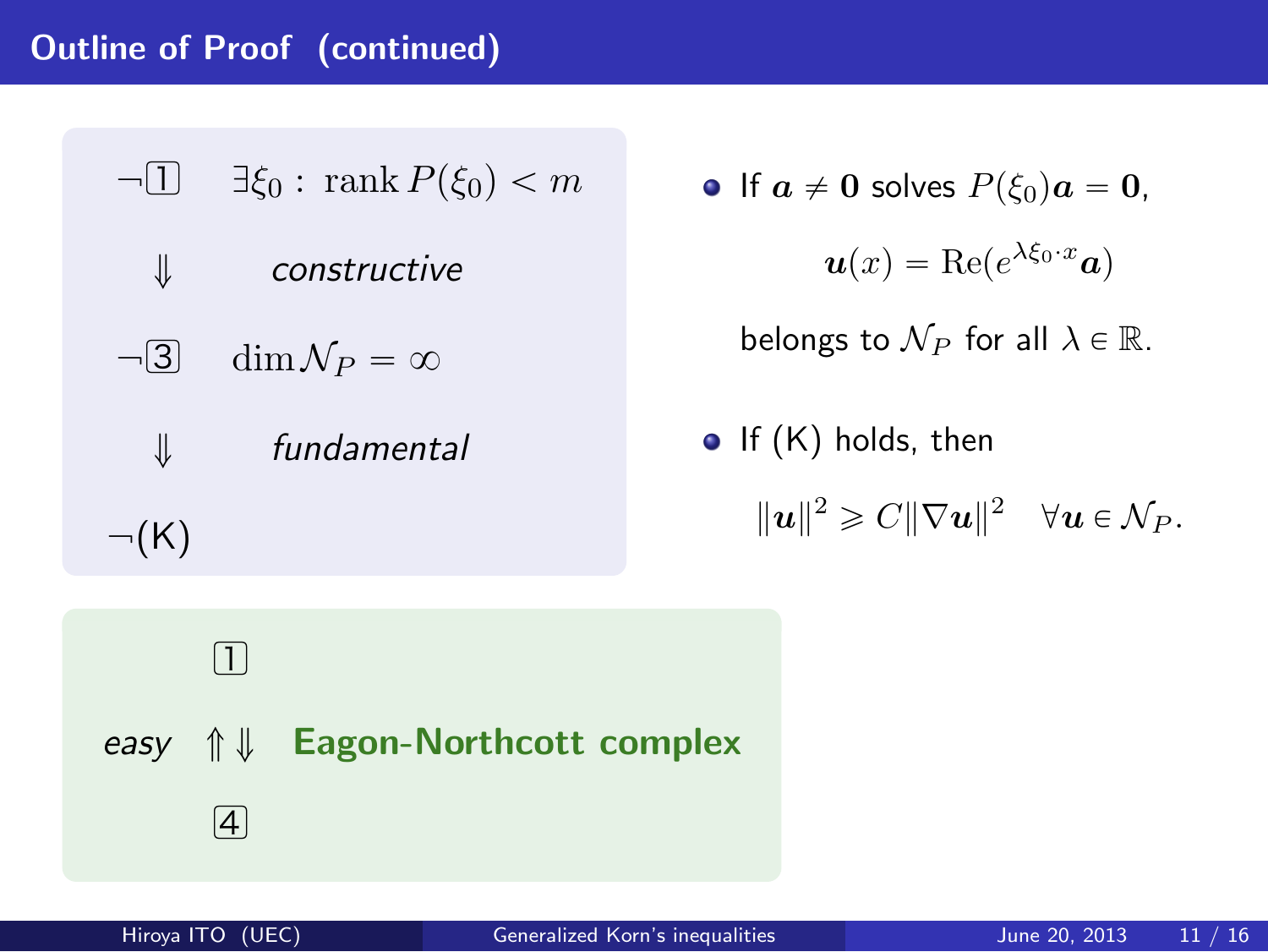## **Advantage of New Condition**

- $\bullet$  In general situation,  $\boxed{4}$  is the easiest to check. (algorithmically checked)
- **•** If  $\overline{4}$  holds, we can explicitly construct  $Q_{\alpha}(\xi)$  in  $\overline{2}$  for  $k = m$ .
- 4 leads us to the following interesting corollary.

#### **COROLLARY**

Let any one of the conditions in THEOREM be satisfied.

- **a** The number *L* of rows of  $P(\xi)$  must be  $\ge m + n 1$ .
- $\Theta$  We can take *k* appearing in  $\Omega$  above so that  $k \leq m$ . Hence, we have  $\dim \mathcal{N}_P \leqslant \binom{m+n-1}{n}$  a priori.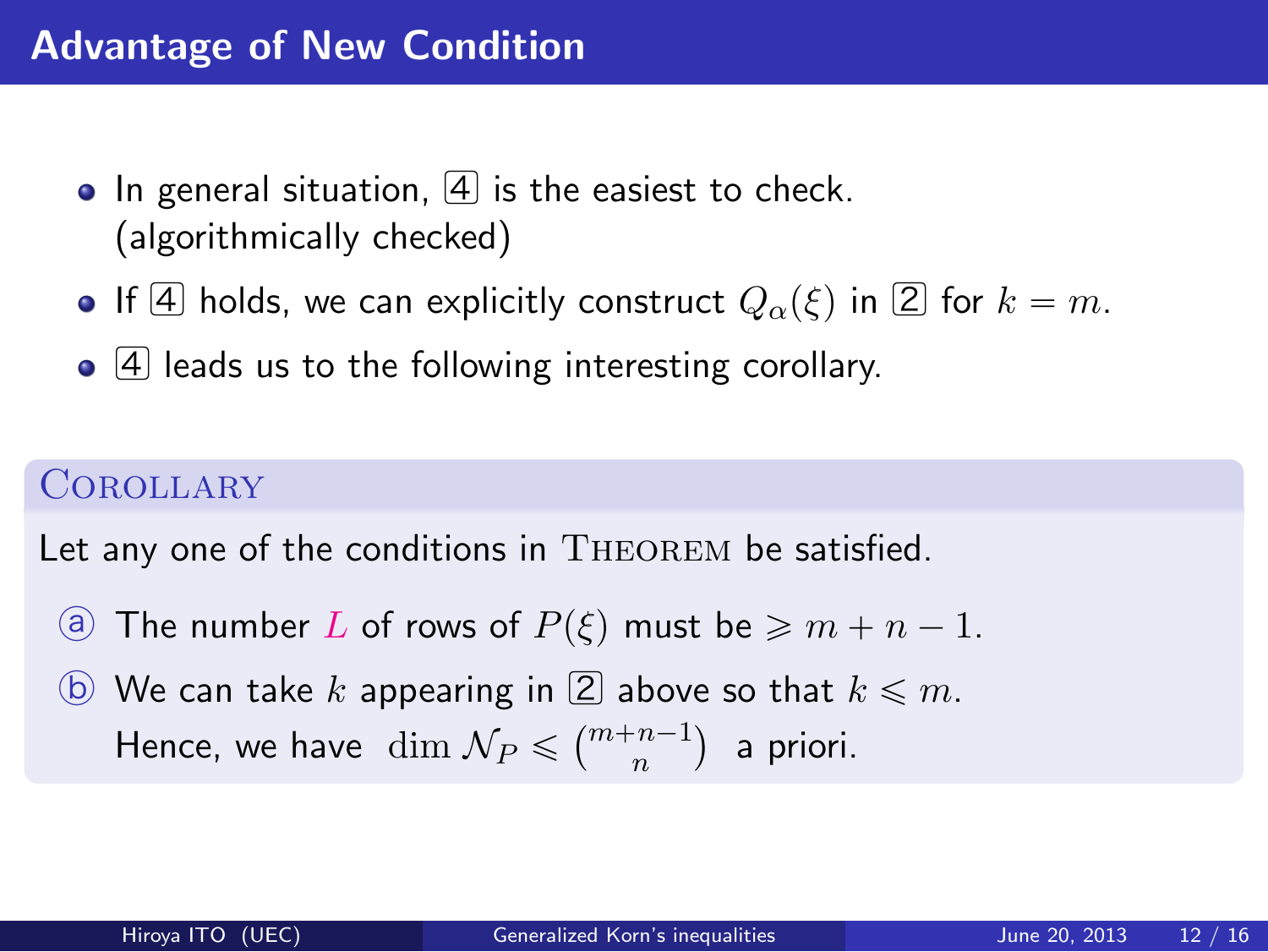# **Example 1 (optimal case)**

$$
E[\mathbf{u}] = \sum_{\ell=2}^{m+n} \left\| \sum_{\substack{i+r=\ell \ 1 \leq i \leq n \\ 1 \leq r \leq m}} \partial_i u_r \right\|^2 \qquad \longleftrightarrow \qquad P(\xi) = \begin{pmatrix} \xi_1 & & & \\ \xi_2 & \xi_1 & & \\ \vdots & \vdots & \ddots & \\ \xi_n & \xi_{n-1} & \xi_2 & \\ \xi_n & \xi_{n-1} & \xi_2 & \\ \vdots & \vdots & \ddots & \\ \xi_n & \xi_{n-1} & \xi_n & \\ \vdots & \vdots & \vdots & \\ \xi_n & \xi_{n-1} & \\ \xi_n & \xi_{n-1} & \\ \vdots & \vdots & \vdots & \\ \xi_n & \xi_{n-1} & \\ \xi_n & \xi_n & \\ \end{pmatrix}
$$

Then,

rank 
$$
P(\xi) = m \quad \forall \xi \in \mathbb{C}^n \setminus \{0\};
$$
  
\n $\dim \mathcal{N}_P = \binom{m+n-1}{n}, \quad L = m+n-1.$ 

If  $n = m \geqslant 3$ , this gives an inequality strictly stronger than Korn's ineq.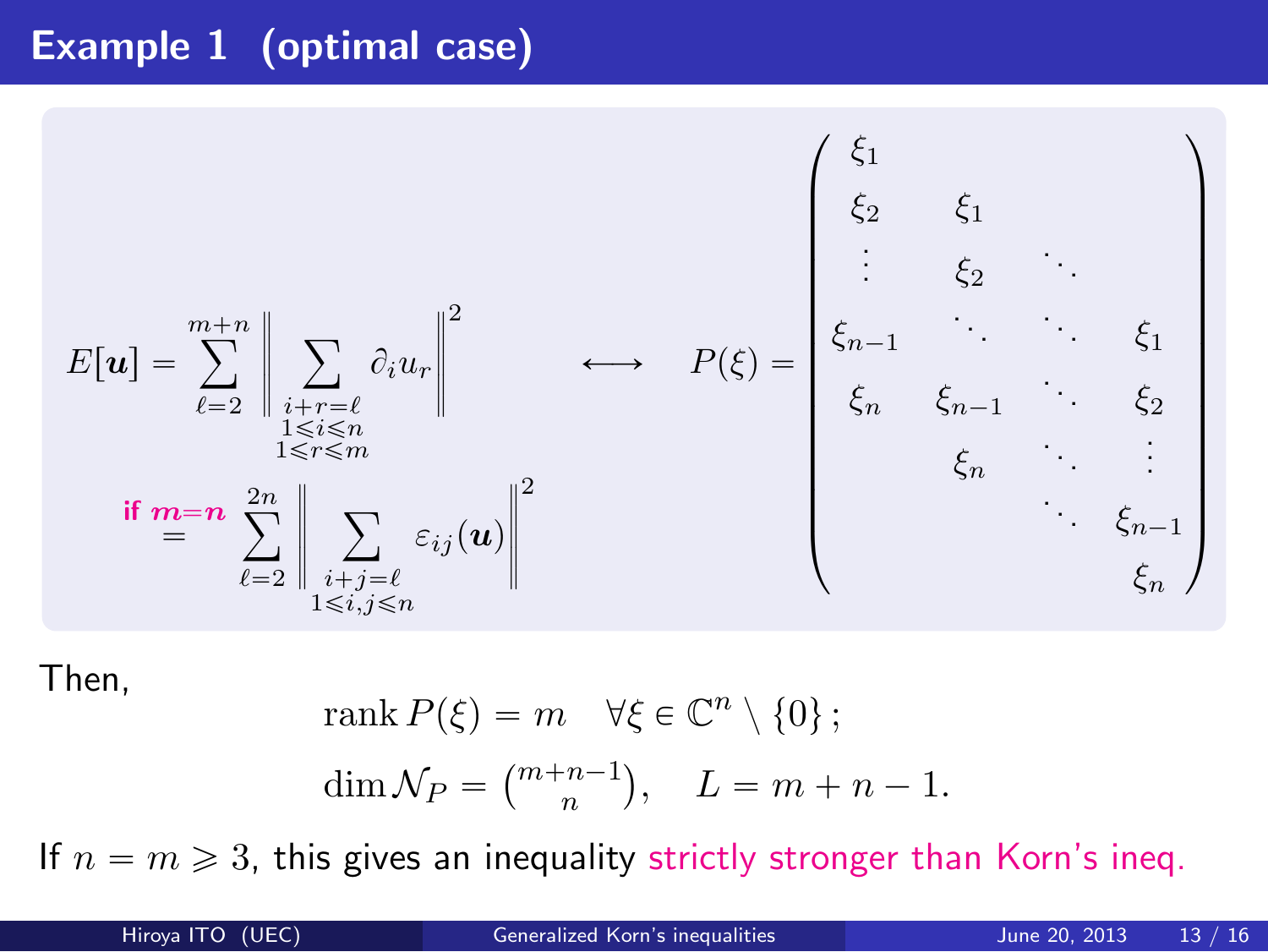## **Example 2 (isotropic elasticity)**

$$
E[\boldsymbol{u}] = \lambda ||\text{div } \boldsymbol{u}||^2 + 2\mu ||\varepsilon(\boldsymbol{u})||^2 \left( \ge \min\{n\lambda + 2\mu, 2\mu\} ||\varepsilon(\boldsymbol{u})||^2 \right)
$$
  
\n
$$
= \frac{n\lambda + 2\mu}{n} \Big\| \sum_{i=1}^n \varepsilon_{ii}(\boldsymbol{u}) \Big\|^2 + \sum_{j=1}^{n-1} \frac{2\mu}{j(j+1)} \Big\| \sum_{i=1}^j \varepsilon_{ii}(\boldsymbol{u}) - \varepsilon_{j+1,j+1}(\boldsymbol{u}) \Big\|^2 + 4\mu \sum_{i < j} \|\varepsilon_{ij}(\boldsymbol{u})\|^2
$$
  
\n
$$
= \frac{n\lambda + 2\mu}{n} \Big\| \sum_{i=1}^n \varepsilon_{ii}(\boldsymbol{u}) \Big\|^2 + \frac{2\mu}{n} \sum_{i < j} \|\varepsilon_{ii}(\boldsymbol{u}) - \varepsilon_{jj}(\boldsymbol{u})\|^2 + 4\mu \sum_{i < j} \|\varepsilon_{ij}(\boldsymbol{u})\|^2
$$
  
\n
$$
= \frac{n\lambda + 2\mu}{n} \left\| \text{tr } \varepsilon(\boldsymbol{u}) \right\|^2 + 2\mu \left\| \varepsilon(\boldsymbol{u}) - \frac{1}{n} (\text{tr } \varepsilon(\boldsymbol{u})) I \right\|^2.
$$

③ *Korn-type ineq.*

 $\Leftrightarrow$   $\mu > 0 \& \begin{cases} n\lambda + 2\mu > 0 \ (n \geq 2) & L_1 = \frac{1}{2}n(n+1) \\ n \lambda + 2n & 0 \ (n \geq 2) & L_1 = \frac{1}{2}n(n+1) \end{cases}$  $n\lambda + 2\mu = 0 \quad (n \geq 3) \quad L_1 = \frac{1}{2}n(n+1) - 1$ 

## Applications

 $n\lambda + 2\mu > 0$  : isotropic elasticity, Navier-Stokes eq., Killing eq.  $(\lambda = 0)$  $n\lambda + 2\mu = 0$  ( $n \ge 3$ ): conformal Killing eq. (Dain 2006)

| Hiroya ITO (UEC) | <b>Generalized Korn's inequalities</b> | 14/16<br>June 20, 2013 |
|------------------|----------------------------------------|------------------------|
|------------------|----------------------------------------|------------------------|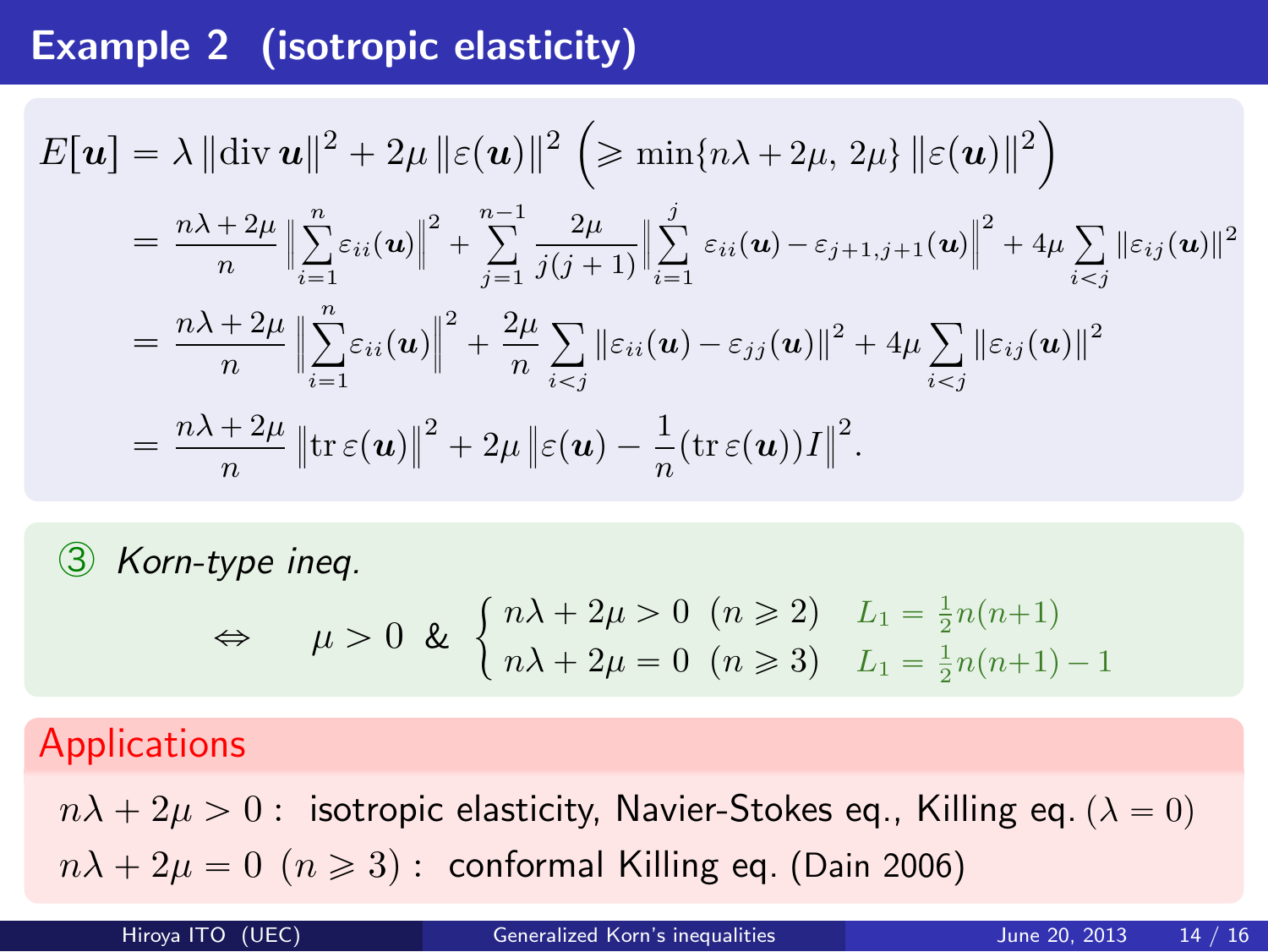## **Case 1:**  $\mu > 0$ ,  $n\lambda + 2\mu > 0$   $(n \ge 2)$

- $E[\boldsymbol{u}] \cong ||\varepsilon(\boldsymbol{u})||^2,$  $L_1 = \frac{1}{2}$  $\frac{1}{2}n(n+1)$  (optimal if  $n = 2$ )
- $\partial_j \partial_k u_i = \partial_j \varepsilon_{ki}(\boldsymbol{u}) + \partial_k \varepsilon_{ij}(\boldsymbol{u}) + \partial_i \varepsilon_{jk}(\boldsymbol{u})$  ( $\forall i, j, k$ )

*u* : Kiling vector field

• 
$$
\mathcal{N} = {\boldsymbol{u}(x) | \widehat{\varepsilon(\boldsymbol{u}) = O}}
$$
  
=  $\{S\boldsymbol{x} + \boldsymbol{c} | S \in \mathfrak{so}(n), \boldsymbol{c} \in \mathbb{R}^n \}, \dim \mathcal{N} = \frac{n(n+1)}{2}$ .